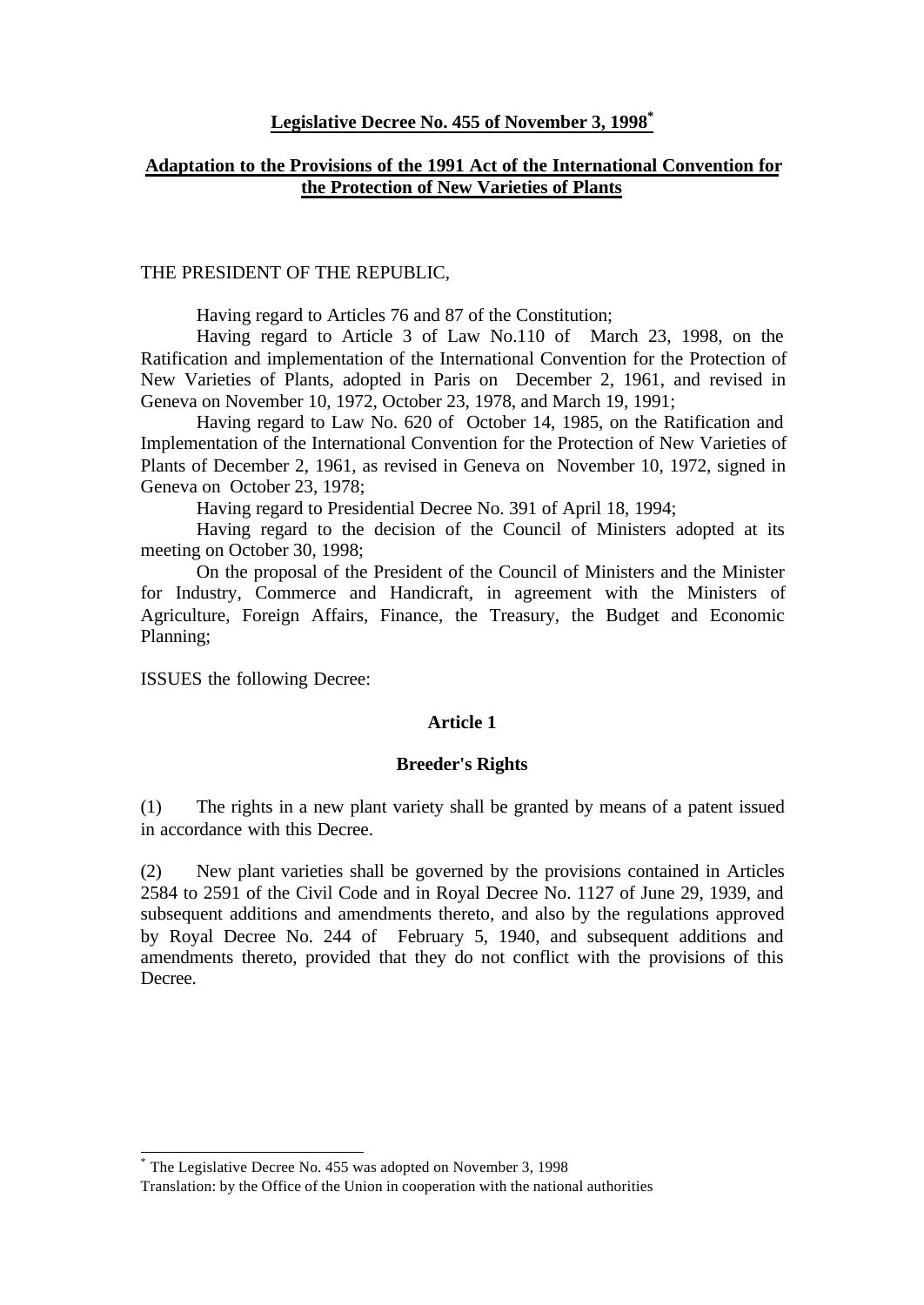### **Economic Rights and Moral Rights**

(1) The rights arising from the breeding of new plant varieties shall be transferable and inheritable, except for the right to recognition of authorship.

(2) The right to recognition of authorship may be claimed after the death of the breeder by a person whom he has designated for that purpose. In the absence of any such designation, or following the death of the person designated, the said right may be claimed by the spouse and by descendants down to the second generation, in their absence or after their death by the parents and other direct descendants, and in their absence or after their death also by relations down to and including the fourth generation.

# **Article 3**

### **Definitions**

- (1) For the purposes of this Decree, "breeder" means:
	- (a) the person who has bred, discovered or developed a variety;
	- (b) the person who is the employer of the aforementioned person or who has commissioned his work;
	- (c) the successor in title to the persons mentioned in the above subparagraphs.

(2) "Variety" means a plant grouping within a single botanical taxon of the lowest known rank, which grouping, regardless of whether the conditions for the grant of breeders' rights are fully met, may be:

- (a) defined by the expression of the characteristics resulting from a given genotype or combination of genotypes;
- (b) distinguished from any other plant grouping by the expression of at least one of the said characteristics, and
- (c) considered a unit with regard to its suitability for being propagated unchanged.

## **Article 4**

## **Conditions of Protection**

- (1) The breeder's right shall be granted where the variety is:
	- (a) new;
	- (b) distinct;
	- (c) uniform and
	- (d) stable.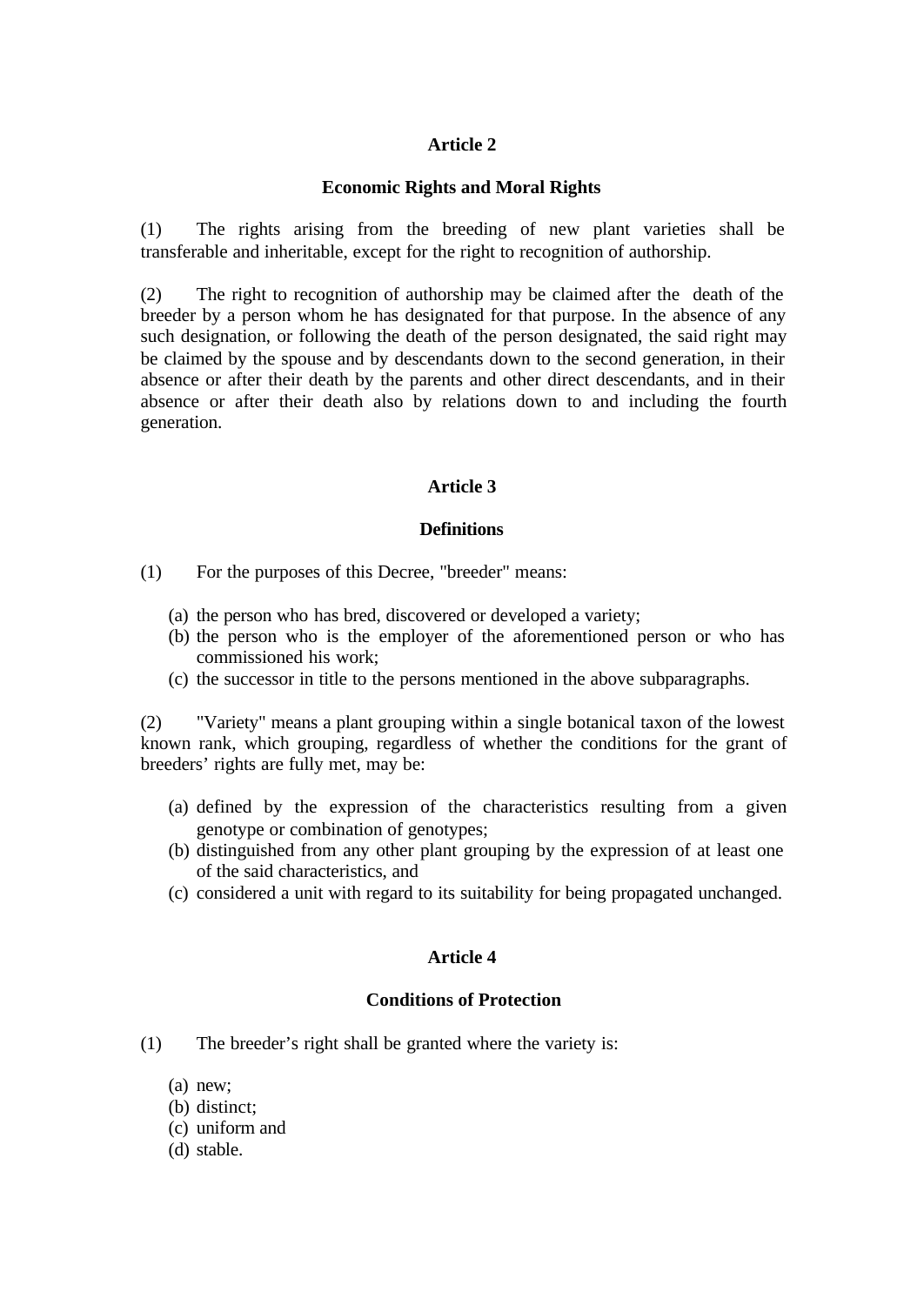### **Novelty**

(1) The variety shall be deemed to be new if, on the filing date of the application for breeders' rights, propagating or harvested material of the variety has not been sold or otherwise disposed of to others, by or with the consent of the breeder, for the purpose of exploitation of the variety:

- (a) on Italian territory, earlier than one year before that date, and
- (b) on the territory of any other State in which the application has been filed, earlier than four years or, in the case of trees or vines, earlier than six years before the said date.

## **Article 6**

### **Distinctness**

(1) The variety shall be deemed to be distinct if it is clearly distinguishable from any other variety whose existence is a matter of common knowledge at the time of the filing of the application.

(2) In particular, another variety shall be deemed to be common knowledge if:

(a) an application has been filed in any country for the grant of breeders' rights or for the entry of the said other variety in the official register of varieties, provided that the application leads to the grant of breeders' rights or to the entry of the said other variety in the official register;

- (b) it may be found in public collections;
- (c) it is described in publications.

## **Article 7**

#### **Uniformity**

(1) The variety shall be deemed to be uniform if, subject to the variations that may be expected owing to the particular features of its sexual reproduction and vegetative propagation, it is sufficiently uniform in those of its characteristics that are relevant to its protection.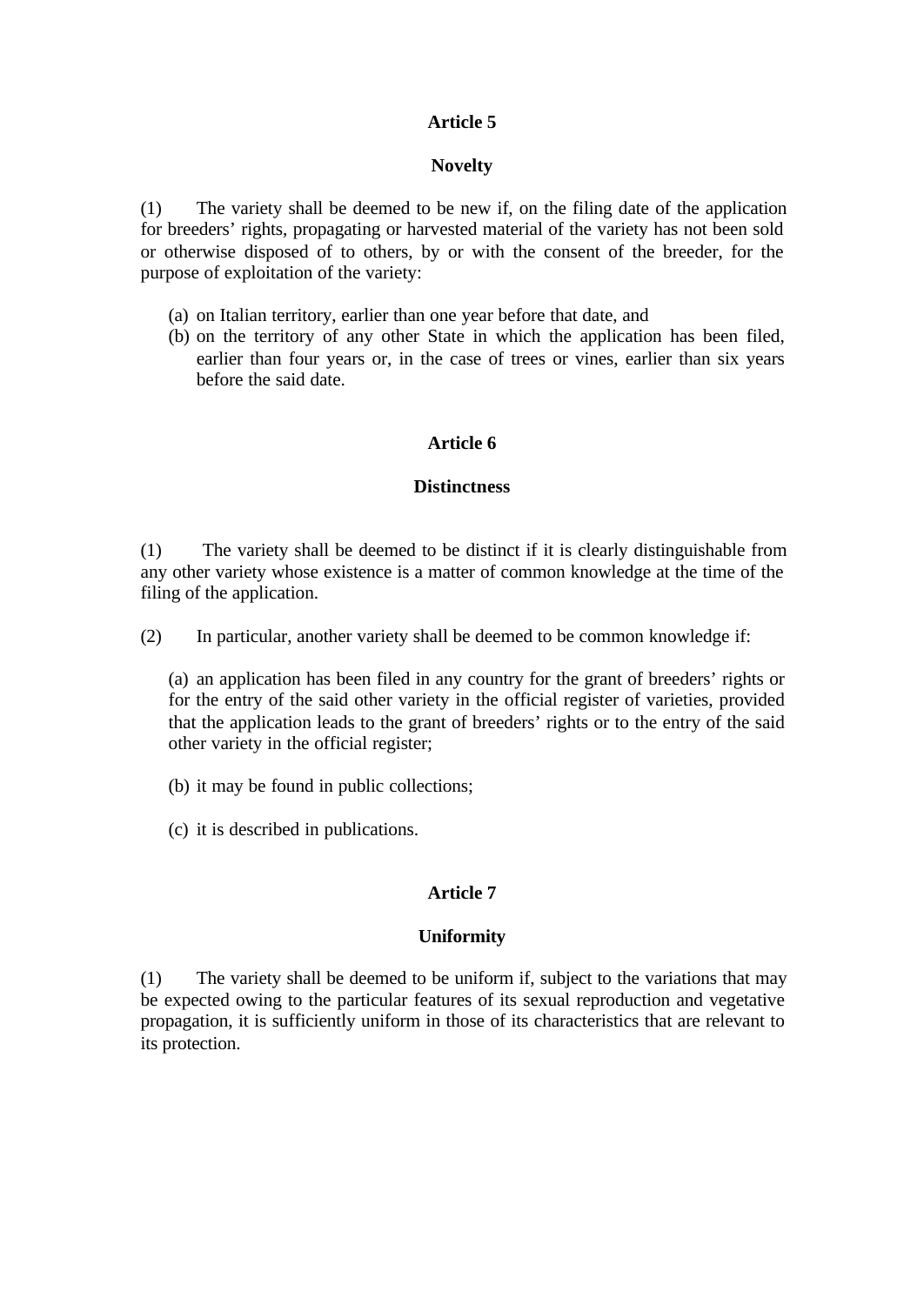### **Stability**

(2) The variety shall be deemed to be stable if its relevant characteristics remain unchanged after repeated propagation or, in the case of a particular cycle of propagation, at the end of each such cycle.

## **Article 9**

### **Filing of the Application**

(1) The breeder may choose the member State of the Union for the Protection of New Varieties of Plants (hereinafter referred to as UPOV) with whose authority he wishes to file his first application for the breeder's right.

## **Article 10**

### **National Treatment**

(1) The provisions of this Decree shall apply, subject to reciprocity, to natural persons or legal entities residing or having their registered offices within the territory of one of the member States of UPOV.

(2) Natural persons or legal entities not residing or having their registered offices within the territory of one of member States of UPOV shall be covered by the provisions of this Decree, subject to reciprocity, by virtue of bilateral agreements.

## **Article 11**

## **Right of Priority**

(1) The breeder of a new plant variety, or his successor in title, may claim a right of priority by virtue of a first application filed earlier in a member State of UPOV for the purpose of obtaining the breeder's right in that variety.

(2) Such a right of priority may be claimed only if the application for the breeder's right is filed and the priority claim made earlier than 12 months from the filing date of the first application.

(3) The breeder shall be allowed a period of two years after the expiry of the priority period within which to furnish any information, document or material required for the purposes of the examination provided for in Article 18.

(4) Events occurring within the period provided for in paragraph (2), such as the filing of another application or the publication or use of the variety that is the subject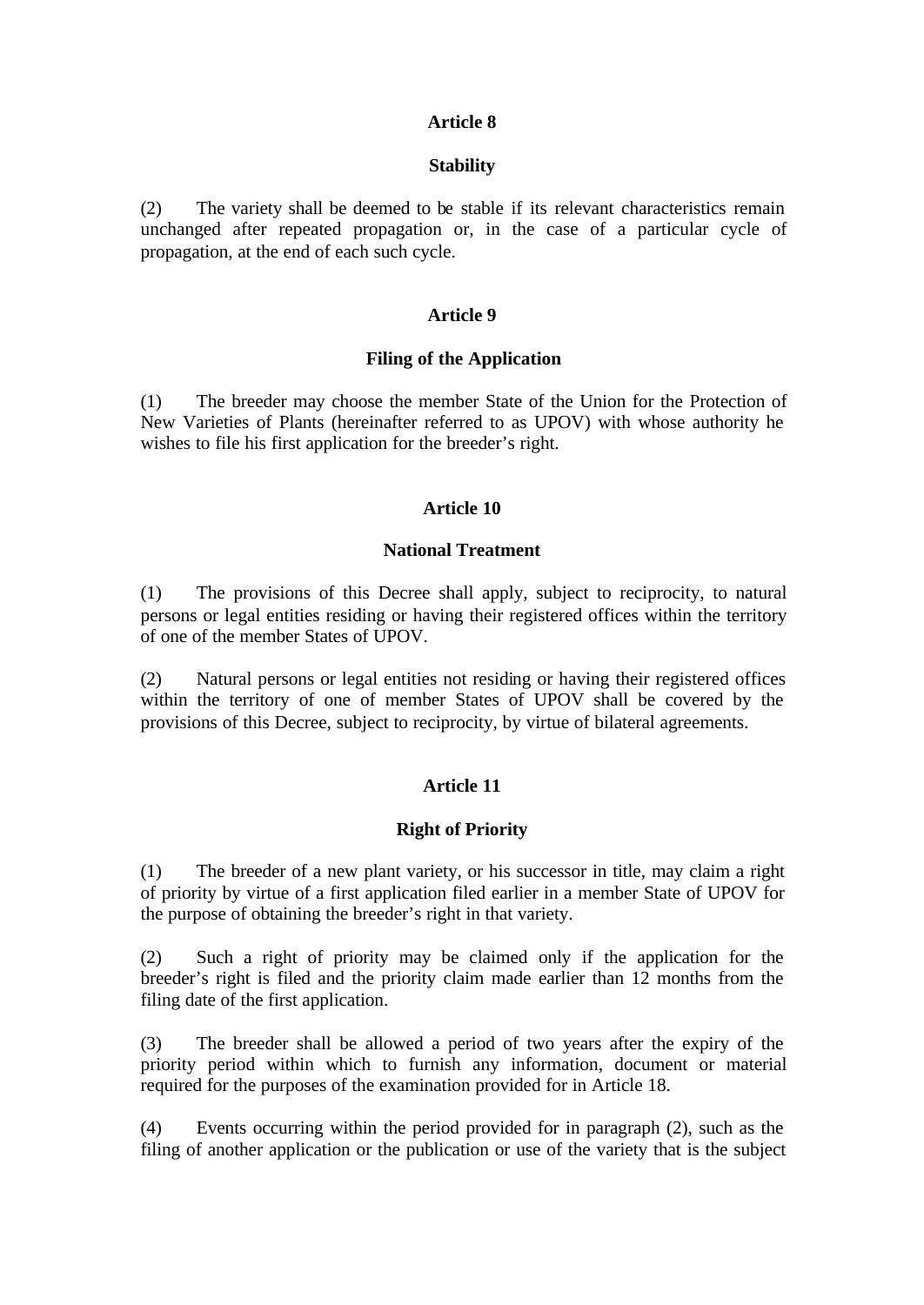of the first application, shall not constitute a ground for rejection of the subsequent application. Such events shall likewise not give rise to any third-party right.

### **Article 12**

### **Provisional Protection**

(1) During the period between publication of the application for the grant of the breeder's right and the grant of that right, the breeder shall be entitled to equitable remuneration from any person who, in the course of the said period, has engaged in acts which, once the rights have been granted, require the breeder's authorization.

### **Article 13**

#### **Content of the Breeder's Right**

(1) The following acts in relation to reproductive or vegetative propagating material of the protected variety shall require authorization by the breeder:

- (a) production or reproduction;
- (b) processing for the purpose of propagation;
- (c) offering for sale, selling or any other form of marketing;
- (d) exporting or importing;
- (e) stocking for any of the above purposes.

(2) The breeder's authorization shall be required for any of the acts mentioned in paragraph (1) in relation to harvested material, including whole plants and parts of plants obtained through unauthorized use of propagating material of the protected variety, unless the breeder has had reasonable opportunity to exercise his right in relation to the said propagating material. Use shall be presumed unauthorized in the absence of proof to the contrary.

(3) The provisions of paragraphs (1) and (2) shall also apply to:

- (a) varieties that are essentially derived from the protected variety, where the protected variety is not itself an essentially derived variety;
- (b) varieties that are not clearly distinguishable from the protected variety in accordance with Article 6;
- (c) varieties whose production requires repeated use of the protected variety.

(4) For the purposes or subparagraph 3(a), a variety shall considered essentially derived from another variety ("the initial variety") when:

(a) it is mainly derived from the initial variety, or from a variety that is itself mainly derived from the initial variety, while retaining the expression of the essential characteristics that result from the genotype or combination of genotypes of the initial variety;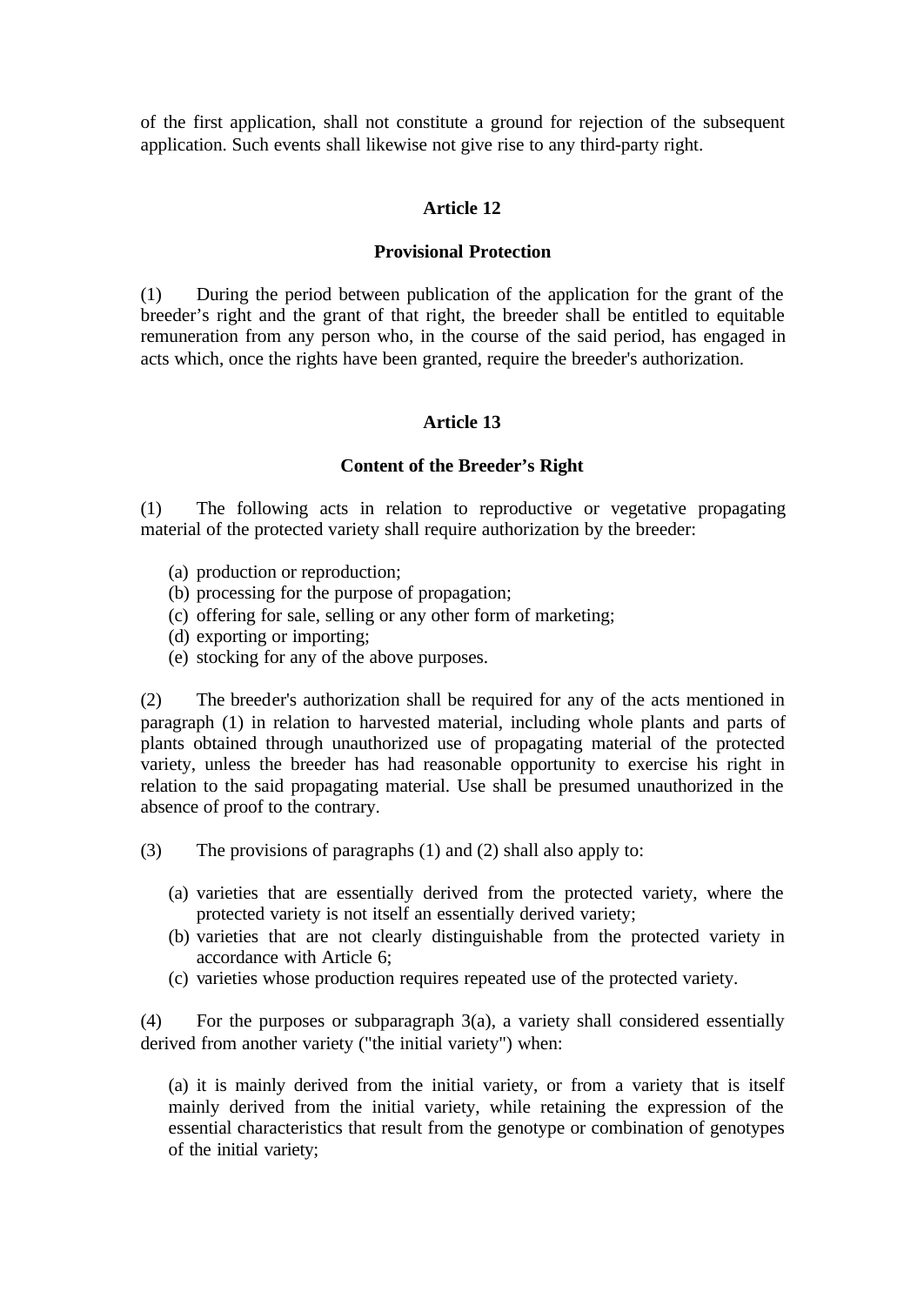(b) it is clearly distinguishable from the initial variety and, except for differences that result from the derivation, it conforms to the initial variety in the expression of the essential characteristics resulting from the genotype or combination of genotypes of the initial variety.

(5) Essentially derived varieties may be obtained, for example, by selecting a natural or induced mutant or a somaclonal variant, by selecting a variant individual from plants of the initial variety, by back-crossing or by transformation with the aid of genetic engineering.

## **Article 14**

### **Exceptions to the Breeder's Right**

(1) The breeder's right shall not extend to acts done privately and for noncommercial purposes, acts done for experimental purposes, acts done for the purpose of breeding other varieties and, except where the provisions of Article 13(3) apply, acts referred to in Article 13(1) and (2) in relation to such other varieties.

# **Article 15**

## **Duration of the Breeder's Right**

(1) The breeder's right granted under this Decree sha ll last for 20 years from the date of grant. For trees and vines the rights shall last for 30 years from the said date.

(2) Rights shall be effective as from the date on which the application, with supporting evidence attached, is made accessible to the public.

(3) In relation to persons to whom the application has been notified by the breeder together with supporting evidence, the rights shall be effective as from the date of notification.

#### **Article 16**

#### **Exhaustion of the Breeder's Right**

(1) The breeder's right shall not extend to acts in relation to material of the protected variety, or of a variety covered by Article 13(3), that has been sold or otherwise marketed by the breeder or with his consent on the national territory, or any material derived from the said material, unless such acts involve further propagation of the variety in question or involve the export of material of that variety, the breeder thereby consenting to the reproduction of the variety in a State that does not protect varieties of the plant genus or species to which the variety belongs, except where the exported material is destined for consumption.

(2) For the purposes of paragraph (1), "material" means, in relation to a variety: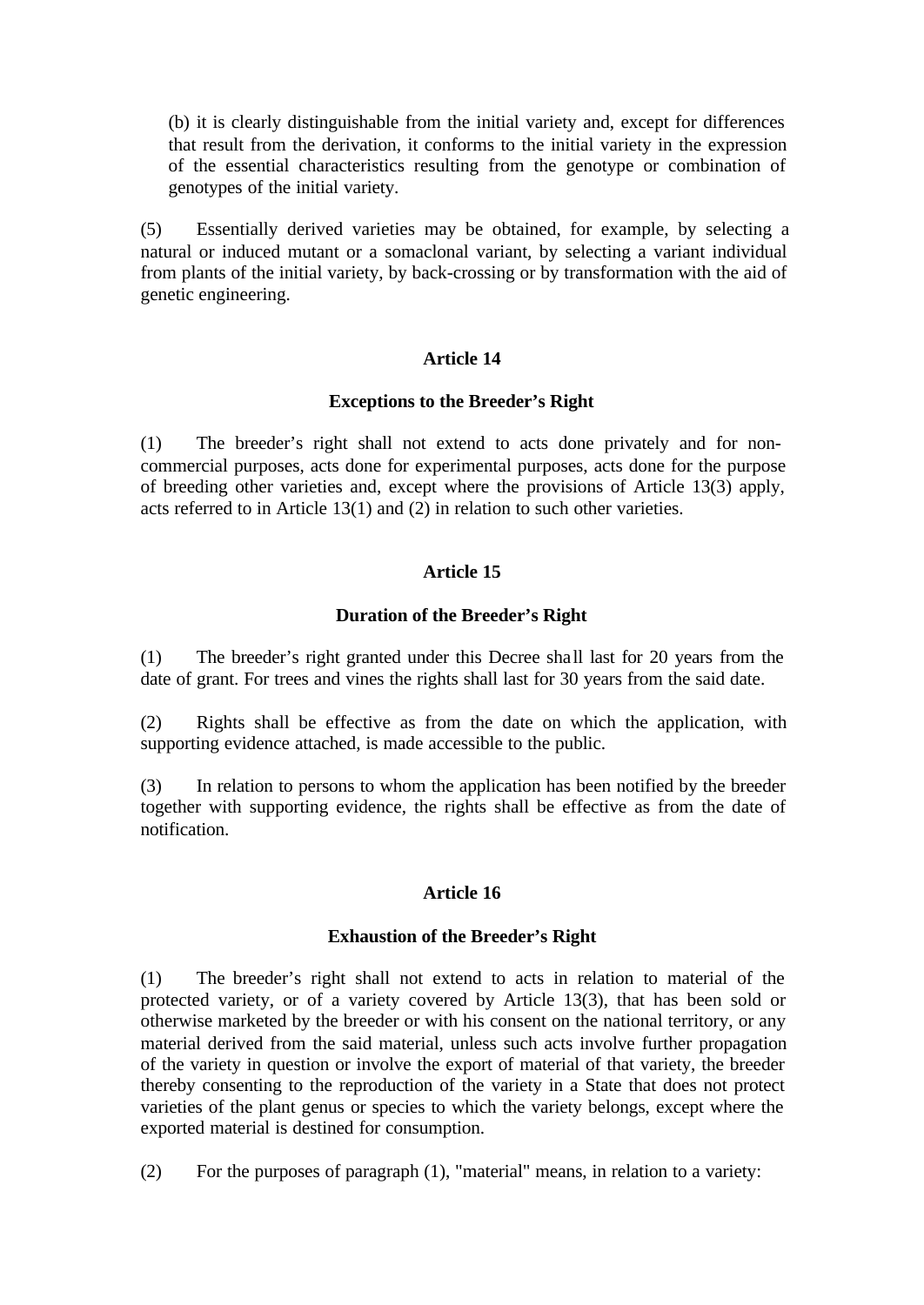(a) propagating material of any kind;

(b) harvested material, including whole plants and parts of plants;

(c) any product made directly from harvested material.

## **Article 17**

### **Variety Denomination**

(1) The variety shall be designated by a denomination which shall be its generic designation.

(2) The denomination must enable the variety to be identified. It may not consist solely of figures, except where that is an established practice for designating such a variety. It must not be liable to mislead or to cause confusion as to the characteristics, value or identity of the variety or the identity of the breeder. In particular, it must be different from any other denomination that designates, in the territory of a UPOV member State, an existing variety of the same plant species or of a closely related species, except where that other variety no longer exists or where its denomination has not acquired any particular significance.

(3) Prior rights of third parties shall not be affected.

(4) The denomination must be the same as that previously registered in one of the UPOV member States to designate the same variety.

(5) A denomination filed and conforming to the requirements of paragraphs (1), (2), (3) and (4) shall be registered.

(6) Once filed and registered, the denomination, together with any variations on it, shall be communicated to the competent authorities of the UPOV member States.

(7) The registered denomination must be used for the variety, even after the expiry of the breeder's right in the variety, provided that acquired rights do not prevent such use as provided in paragraph (3).

(8) It shall be permissible to associate a trademark, trade name or other similar designation with a registered variety denomination, provided that the denomination is always readily recognizable.

## **Article 18**

## **Examination of the Application**

(1) The examination of an application for the grant of the breeder's right in new plant varieties is intended to establish:

(a) that the application and its attached documentation are in order as to form;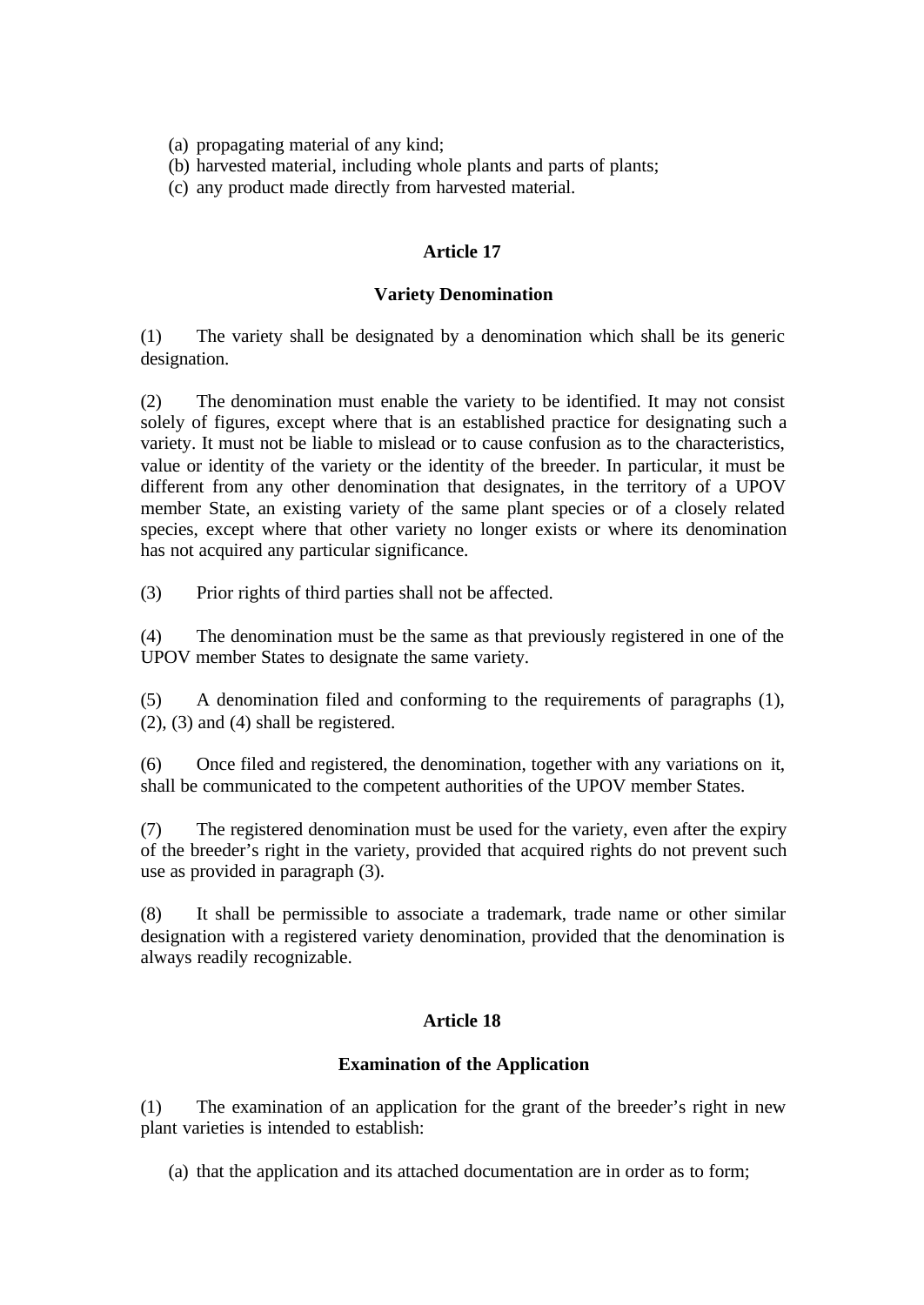- (b) that denomination of the new plant variety conforms to the provisions of Article 17;
- (c) that the variety conforms to the provisions of Article 4; such conformity may be ascertained by growing the variety or carrying out other trials, or by taking into account the results of growing trials or other tests that have already been carried out.

### **Nullity of the Breeder's Right**

(1) The breeder's right shall be declared null and void if it is established:

(a) that the conditions specified in Articles 5 and 6 were not fulfilled at the time of the grant of the breeder's right;

(b) that, where breeders' rights have been granted essentially on the basis of information and documents supplied by the breeder, the conditions specified in Articles 7 and 8 were not fulfilled at the time of the grant of the breeder's right;

(c) that the breeders' rights have been granted to a person not entitled to them, unless, prior to the declaration of nullity, the rights have been transferred to a person who is so entitled.

(2) Breeders' rights may not be declared null and void on grounds other than those specified in paragraph (1).

### **Article 20**

#### **Lapse of the Breeder's Right**

(1) The breeder's right shall lapse if it is established that the conditions set forth in Articles 7 and 8 are no longer fulfilled.

(2) The rights shall lapse if the breeder, having been called upon to do so by the competent authority:

- (a) fails to submit within 30 days the information, documents or material considered necessary for verifying the maintenance of the variety;
- (b) fails to pay such fees as may be payable to keep his rights in force;
- (c) fails, where the denomination of the variety is cancelled after the grant of rights, to propose another suitable denomination.

(3) In the cases provided for in subparagraphs 2(a) and (c), lapse shall be declared by the Italian Patent and Trademark Office (UIBM), on a proposal by the Ministry of Agriculture.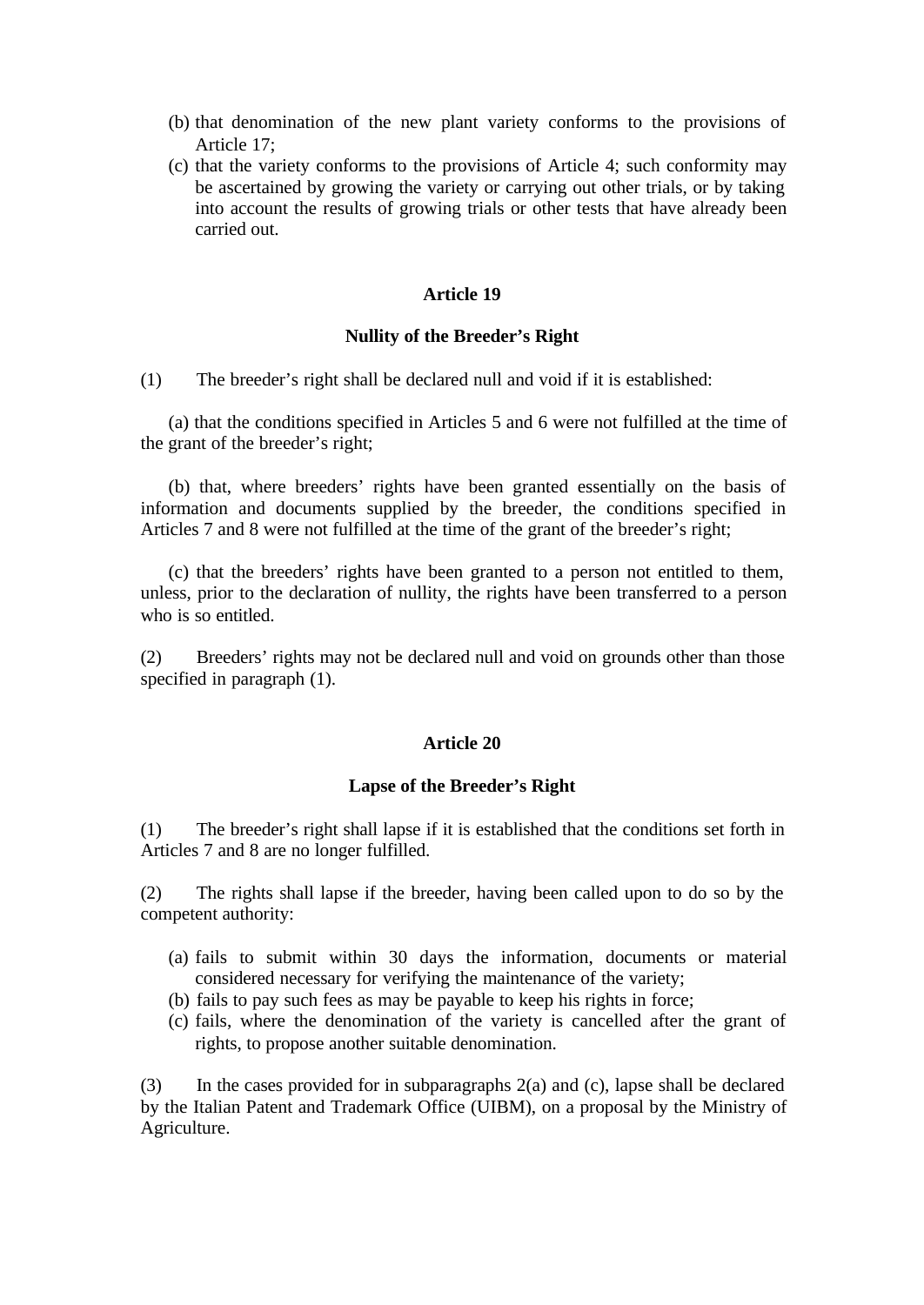(4) Breeders' rights may not lapse for reasons other than those referred to in paragraphs (1) and (2).

#### **Article 21**

#### **Compulsory Licensing**

(1) Breeders' rights may be made the subject of non-exclusive compulsory licenses only in the public interest.

#### **Article 22**

#### **Administrative Functions**

(1) The administrative functions relating to the matters regulated by this Decree shall be exercised by the Italian Patent and Trademark Office of the Ministry of Industry, Commerce and Handicraft, which, for the purpose of the filing of applications, shall enlist the cooperation of Chambers of Commerce, Industry, Handicraft and Agriculture in accordance with Article 20 of Legislative Decree No. 112 of March 31, 1998.

(2) For the purposes of verifying compliance with the requirements specified in Article 18(1)(b) and (c), the Ministry of Agriculture shall issue a binding opinion in consultation with the Advisory Committee established under Article 18 of Presidential Decree No. 974 of August 12, 1975.

### **Article 23**

#### **Expropriation**

(1) The expropriation provided for in Articles 60 *et seq*. of Royal Decree No. 1127 of June 29, 1939, shall take place, for new plant varieties, after the Ministry of Agriculture has been heard.

#### **Article 24**

#### **Procedural Requirements**

(1) A copy of the writ for any civil litigation and any appeal to the Committee referred to in Article 71 of Royal Decree No. 1127 of June 29, 1939, in relation to new plant varieties, shall be transmitted to the UIBM and to the Ministry of Agriculture by the person who brought the action.

(2) In the event of failure to furnish the said copy, the judicial authority and the aforementioned Committee may, at any stage in the proceedings, direct that it be furnished before ruling on the merits.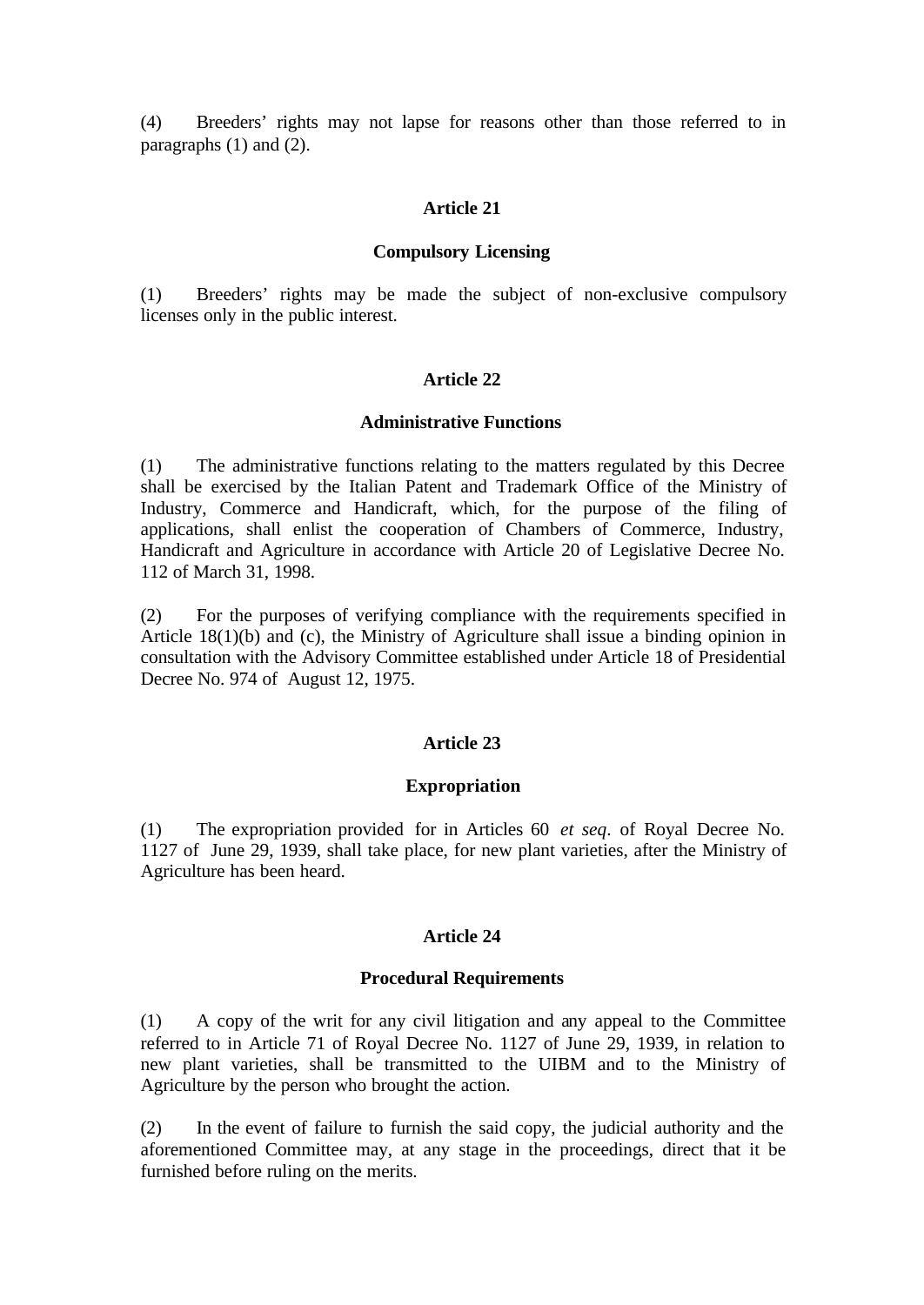### **Government License Fees**

(1) The following amendments are made to Article 9, Title IV, of the Tariff mentioned in the table attached to Presidential Decree No. 641 of October 26, 1972, as most recently amended by the Ministry Finance Decree of December 28, 1995, published in Official Journal No. 303 of December 30, 1995.

- (a) In paragraph 1, the words "and for new plant varieties" and "Law No. 620 of October 14, 1985" are deleted;
- (b) In paragraph 2, the words "and special license concerning patents for new plant varieties" are deleted.

(2) The following Article 9*bis* is inserted after Article 9 of the table attached to the Ministerial Decree referred to in paragraph (1):

"Art. 9*bis*: (1) Patents for new plant varieties:

- (a) application fee, including fees for publication and provisional protection (prior to grant of patent): L. 350,000;
- (b) fees for maintaining the patent (year from the date of grant):

| First          | L. 150,000   |
|----------------|--------------|
| Second         | L. 200,000   |
| Third          | L. 250,000   |
| Fourth         | L. 300,000   |
| Fifth          | L. 350,000   |
| Sixth          | L. 400,000   |
| Seventh        | L. 450,000   |
| Eighth         | L. 500,000   |
| Ninth          | L. 550,000   |
| Tenth          | L. 600,000   |
| Eleventh       | L. 650,000   |
| Twelfth        | L. 700,000   |
| Thirteenth     | L. 750,000   |
| Fourteenth     | L. 800,000   |
| Fifteenth      | L. 850,000   |
| Sixteenth      | L. 900,000   |
| Seventeenth    | L. 950,000   |
| Eighteenth     | L. 1,000,000 |
| Nineteenth     | L. 1,050,000 |
| Twentieth      |              |
| and thereafter | L. 1,100,000 |
|                |              |

- (2) Fees for compulsory licenses for new plant variety patents:
	- (a) for the application: L. 800,000;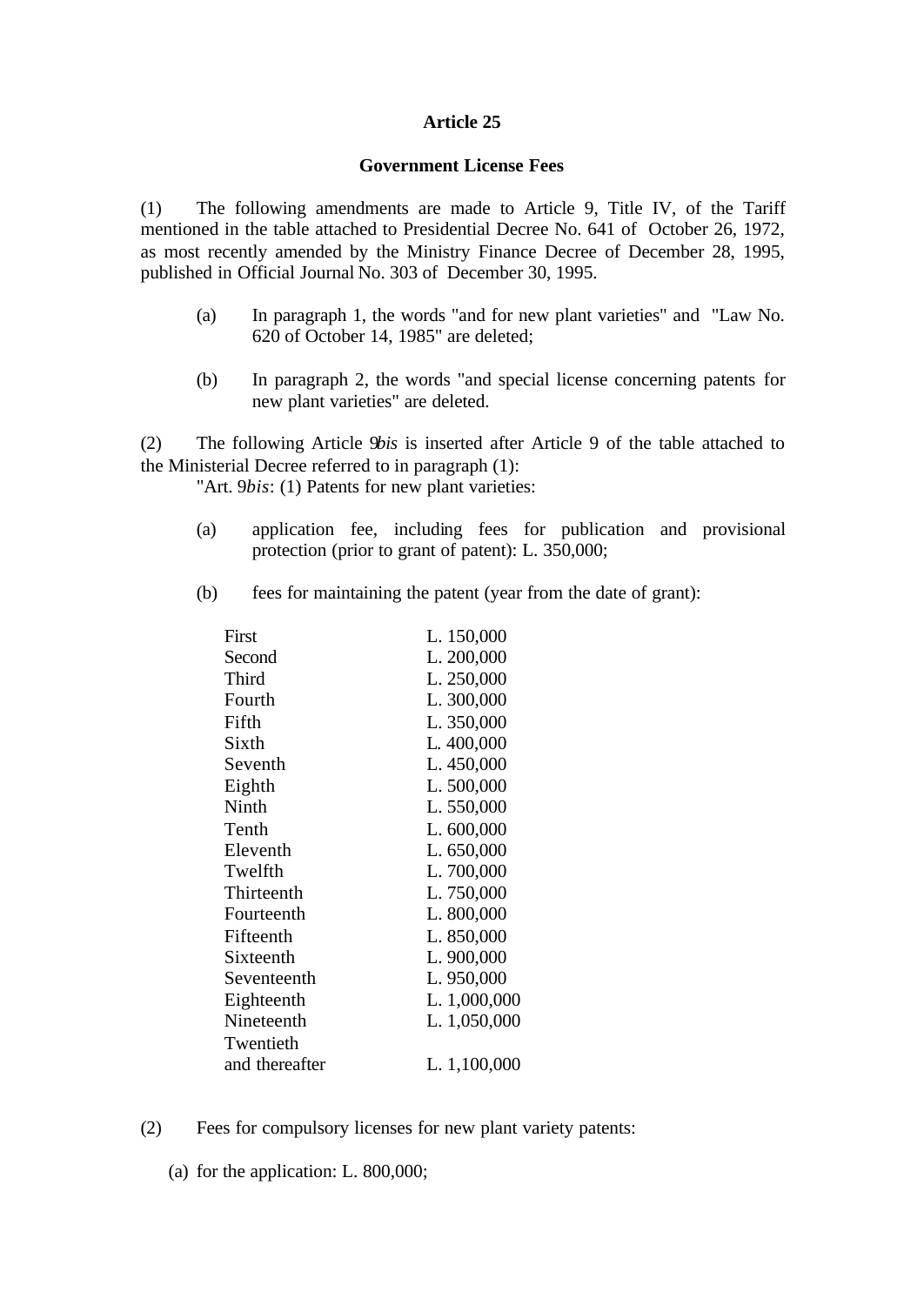- (b) for the grant: L. 2,700,000.
- (3) Fees for copies of certificates relating to new plant variety patents:
	- (a) for each patent: L. 120,000;
	- (b) for a registered letter: L. 50,000.
- (4) The application fee for a new plant variety, including the fees for publication and provisional protection, shall not be refundable."

### **Tariffs**

(1) The advice and necessary technical controls provided for in Article 18 shall be subject to the payment of compensation according to the rates established by decree of the Ministry of Agriculture, in amounts commensurate with the actual cost of the service. The said compensation shall be paid into the State budget before being reallocated, by order of the Ministry of the Treasury, the Budget and Economic Planning, to the appropriate budget heading of the Ministry of Industry, Commerce and Handicraft.

### **Article 27**

#### **Financial Expenditure**

(1) The expenditure arising from the application of Article 22 of this Decree, which is estimated at L. 50 million per annum as from 1999, shall be covered by using the greater income amounts generated by virtue of the provisions of Article 25.

(2) The Ministry of the Treasury, the Budget and Economic Planning is hereby authorized to introduce the necessary changes to the budget by ministerial decree.

### **Article 28**

#### **Scope of Application**

(1) Without prejudice to the provisions of Article 24 of Presidential Decree No. 974 of August 12, 1975, the provisions of this Decree shall extend to all plant genera and species one year after its entry into force.

# **Article 29**

#### **Transitional Provisions**

(1) Applications for breeders' rights filed prior to the date of the entry into force of this Decree shall be processed in accordance with the provisions thereof, provided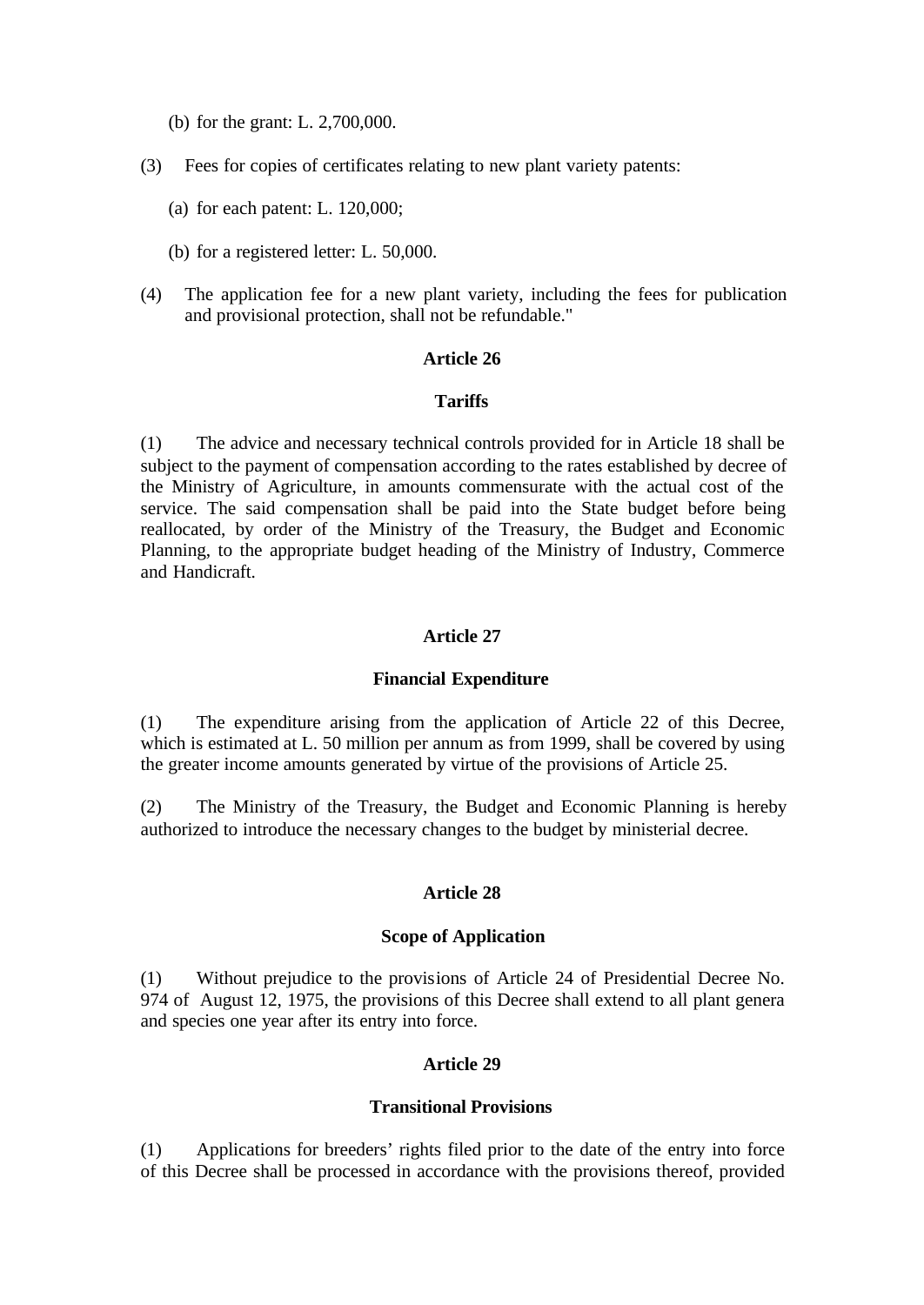that the earlier provisions shall determine whether the applications are in order as to form.

(2) The provisions of Article 13(3) and (4) shall govern applications filed after the date of the entry into force of this Decree.

### **Article 30**

### **Extension of the Term of Rights Granted**

(1) The provisions of Article 15 shall apply to new plant variety patents granted in accordance with Presidential Decree No. 974 of August 12, 1975, that have not expired or lapsed by the date of the entry into force of this Decree.

(2) Licensees and those who, on the date of the entry into force of this Decree, have made a serious and genuine commitment to the use of the new plant varieties covered by the breeder's right shall be entitled to obtain a compulsory license, free of charge and non-exclusive, for a longer period. This entitlement shall not be available to infringers of rights that have not yet lapsed.

## **Article 31**

### **Register of Industrial Property Agents**

(1) The provisions on the profession of certified on industrial property agent and on the compilation of a Register of such agents, as provided for in Decree No. 342 dated May 30, 1995, of the Ministry of Industry, Commerce and Handicraft, shall apply to this Decree.

## **Article 32**

## **Entry into Force**

(1) This Decree shall enter into force on the ninetieth day following the date of its publication in the Official Journal of the Italian Republic.

(2) During that period the Ministry of Industry, Commerce and Handicraft, together with the Ministry of Agriculture, shall adopt the implementing regulations.

(3) On the date of entry into force of the regulations referred to in paragraph (2), the following legislation shall cease to be valid:

(a) Presidential Decree No. 974 of August 12, 1975, as amended by Presidential Decree No. 338 of June 22, 1979, except Articles 14, 15, 16, 17, 18 and 19;

(b) Law No. 620 of October 14, 1985;